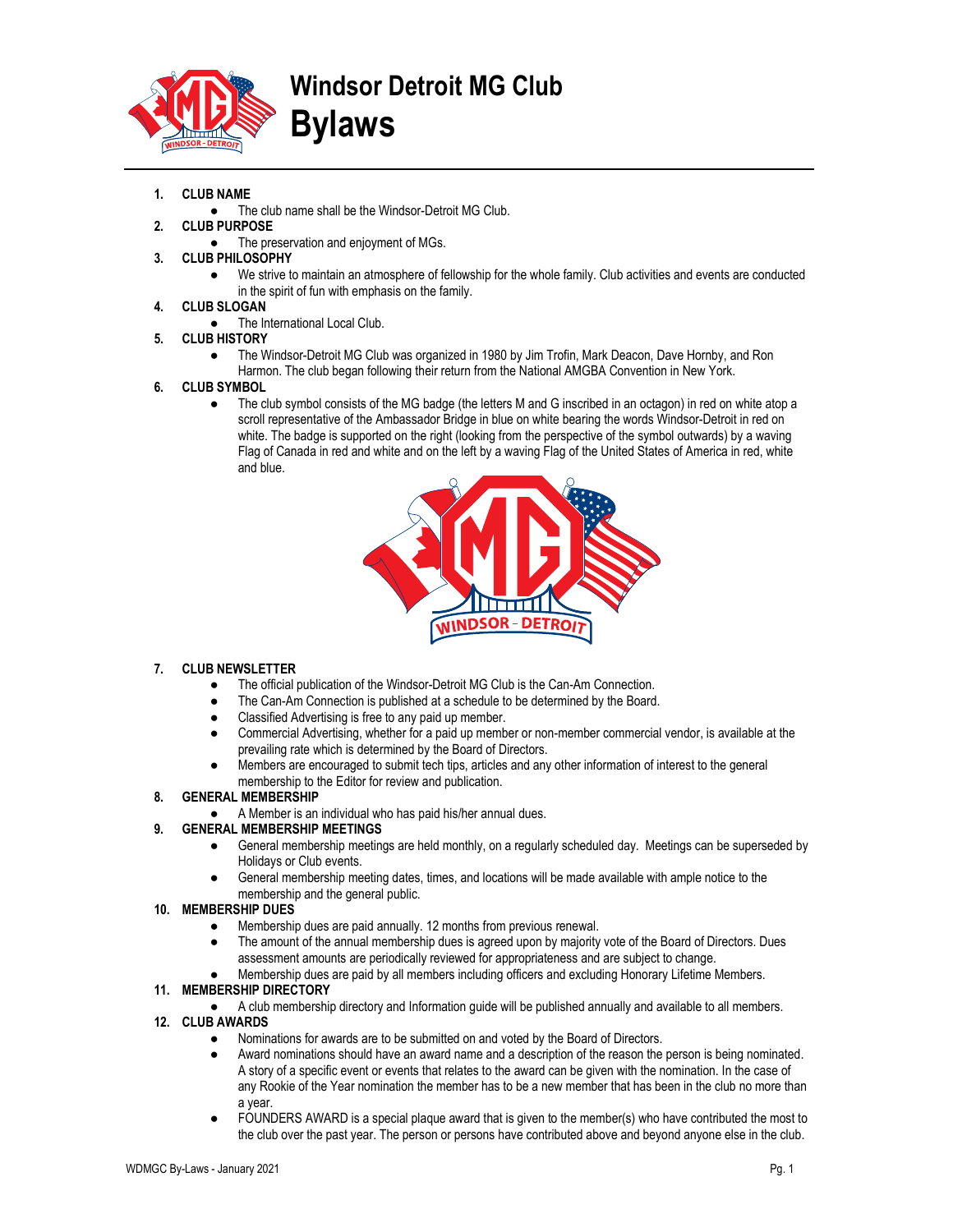#### 13. HONORARY LIFETIME MEMBERSHIP

- An Honorary Lifetime Membership is a membership awarded for the lifetime of a designated cub member and traveling companion without dues payment obligation.
- Honorary lifetime memberships are awarded to those members who have demonstrated an extraordinary contribution to the furtherance of the club.
- Nominations for honorary lifetime memberships are accepted and voted on by the Board of Directors

#### 14. ELECTIONS

- Annual elections shall be held at a General Membership Meeting or event.
- The date and time of the election will be designated by a majority vote of the Board of Directors and this date will be made available to the general public.
- Voting rights are granted to members of record one (1) month prior to the annual election date.
- Election activities will be coordinated by the current President at the Annual General Meeting..

#### 15. ELECTED OFFICES

- The elected offices are as follows:
	- President
	- Vice President
	- **Secretary**
	- **Treasurer**
- The term of office for any elected position shall be one year.

# 16. DUTIES AND RESPONSIBILITIES OF THE ELECTED OFFICES

- PRESIDENT
	- − Provide leadership to the club membership, board of directors and membership at large.
	- − Oversee club activities and events as required.
	- − Prepare a monthly column for the club newsletter.
	- − Preside over general membership meetings.
	- − Facilitate Board of Directors meetings.
- **VICE PRESIDENT:** 
	- − Preside over the general membership meetings in the absence of the President.
	- − Attend required meetings as club representative in the President's absence.
	- − Assist in the oversight of club activities and events as required.
	- − Other duties as required and assigned by the President.
- SECRETARY:
	- − Record and publish minutes of all Board of Directors meetings.
	- − Maintain permanent records of Board of Directors minutes.
	- − Ensure that a current copy of the club bylaws is available for inspection during general membership meetings.
	- − Prepare and distribute club correspondence.
- TREASURER:
	- − Collect all club membership dues.
	- − Pay club expenses.
	- − Maintain accurate records of all club accounts payable and receivable including, but not limited to, an itemized list of club operating expenses, dues received, earnings on sales, profit and loss statements, etc.
	- − Make club financial records available for inspection by the Board and the membership.
	- − Prepare a report of financial activities to be presented to the Board of Directors during the Board meetings.
	- − Ensure that a copy of the annual Treasurer's report is available for publication in the club newsletter following the close of the club fiscal year.
	- − Maintain accurate records of the club checking account.

# 17. VOLUNTEER OFFICES

- The volunteer offices are:
	- − Newsletter Editor
	- − Webmaster
	- − Events Coordinator
	- − Membership Coordinator
	- − Regalia Sales Representative Canada
	- − Regalia Sales Representative U.S.A.
- All volunteer officers are approved by and serve at the discretion of the Board of Directors.

#### 18. DUTIES AND RESPONSIBILITIES OF VOLUNTEER OFFICES

- NEWSLETTER EDITOR
	- − Prepare and edit the monthly club newsletter.
	- − Ensure that the newsletter contains information regarding club activities, events and news of general interest to the membership.
	- − Ensure timely publication of the newsletter to the general membership.